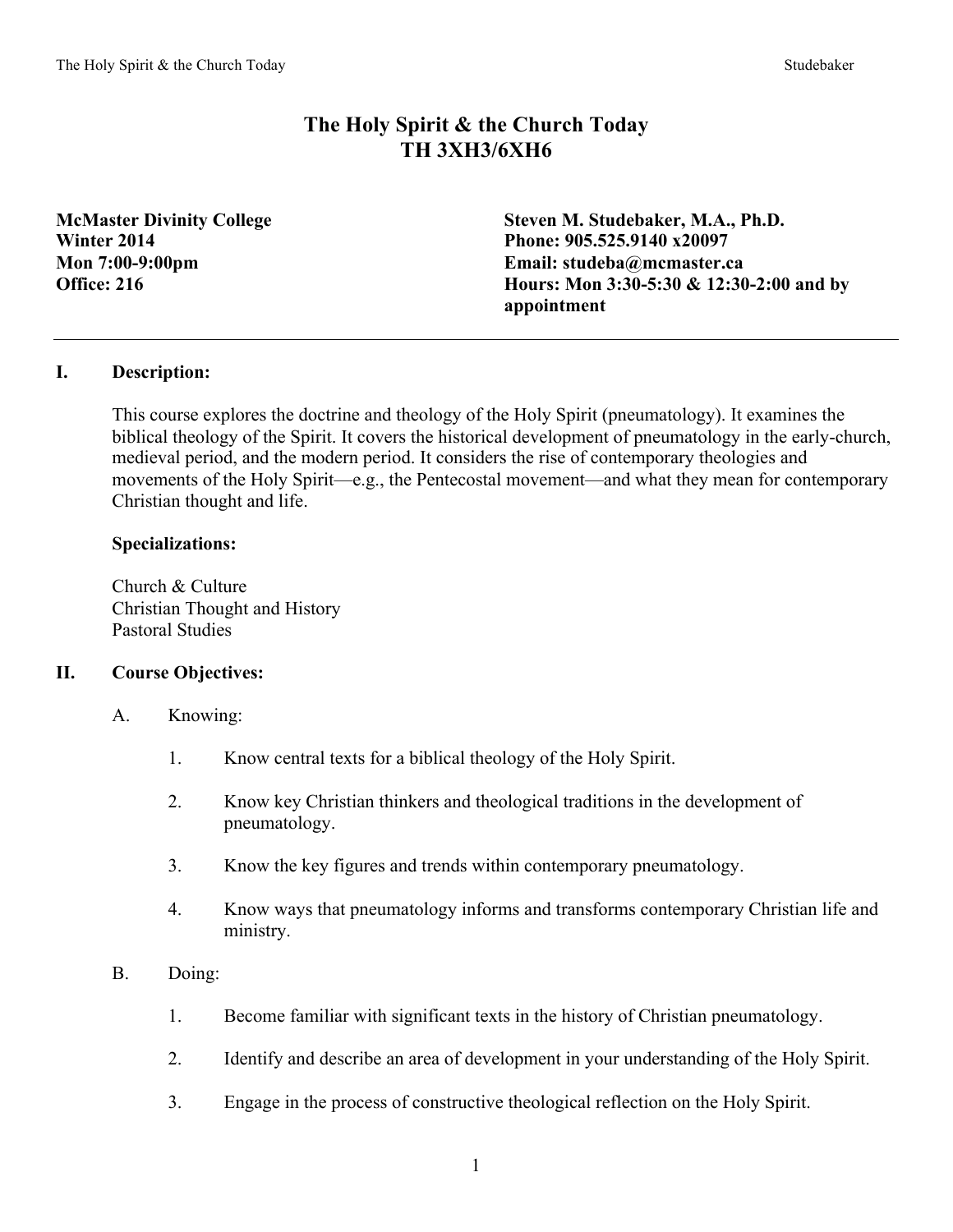- C. Being:
	- 1. Appreciate the role of the Holy Spirit in Christian life and ministry.
	- 2. Embrace a deeper understanding of the Holy Spirit's identity and work.
	- 3. Develop a sense of the Spirit's work in the world.

# **III. Required Text(s):**

- A. Required:
	- 1. Kärkkäinen, Veli-Matti, *Pneumatology: The Holy Spirit in Ecumenical, International, and Contextual Perspective*. Grand Rapids: Baker, 2002.
	- 2. Steven M. Studebaker, *From Pentecost to the Triune God: A Pentecostal Trinitarian Theology* (Grand Rapids: Eerdmans, 2012).
- B. Recommended:

If you do not own and somewhat new to the study of theology, I recommend (or similar reference book) the purchase of Grenz, Stanley J., Guretzki, David, and Nordling, Cherith Fee. *Pocket Dictionary of Theological Terms*. Downers Grove, Ill.: InterVarsity Press, 1999.

- C. Possible Supplementary Readings:
	- The following list represents examples of texts from which the class *may* read selections during the week of class sessions. Copies will be provided or placed on reserve in the library. We will not read all of these texts, but select parts of some of them to highlight certain approaches to pneumatology.

Aquinas, Thomas. *Summa Theologiæ*. England: Blackfriars, 1964.

- Saint Augustine (Bishop of Hippo). *The Works of Saint Augustine: A Translation for the 21st Century*. Ed. John E. Rotelle. Vol. 5, *The Trinity*. Ed. Edmund Hill. Brooklyn, N.Y.: New City Press, 1991.
- Basil of Caesarea. *On the Holy Spirit*. In *NPNF2* vol. 8. (French, German, and Greek editions are available in the library).
- Burgess, Stanley, M. *The Holy Spirit: Medieval Roman Catholic and Reformation Traditions (sixth-sixteenth centuries)*. Peabody, Mass.: Hendrickson, 1997.

Müntzer, Thomas. *Sermon before the Princes*. In *Spiritual and Anabaptist Writers*. Ed. George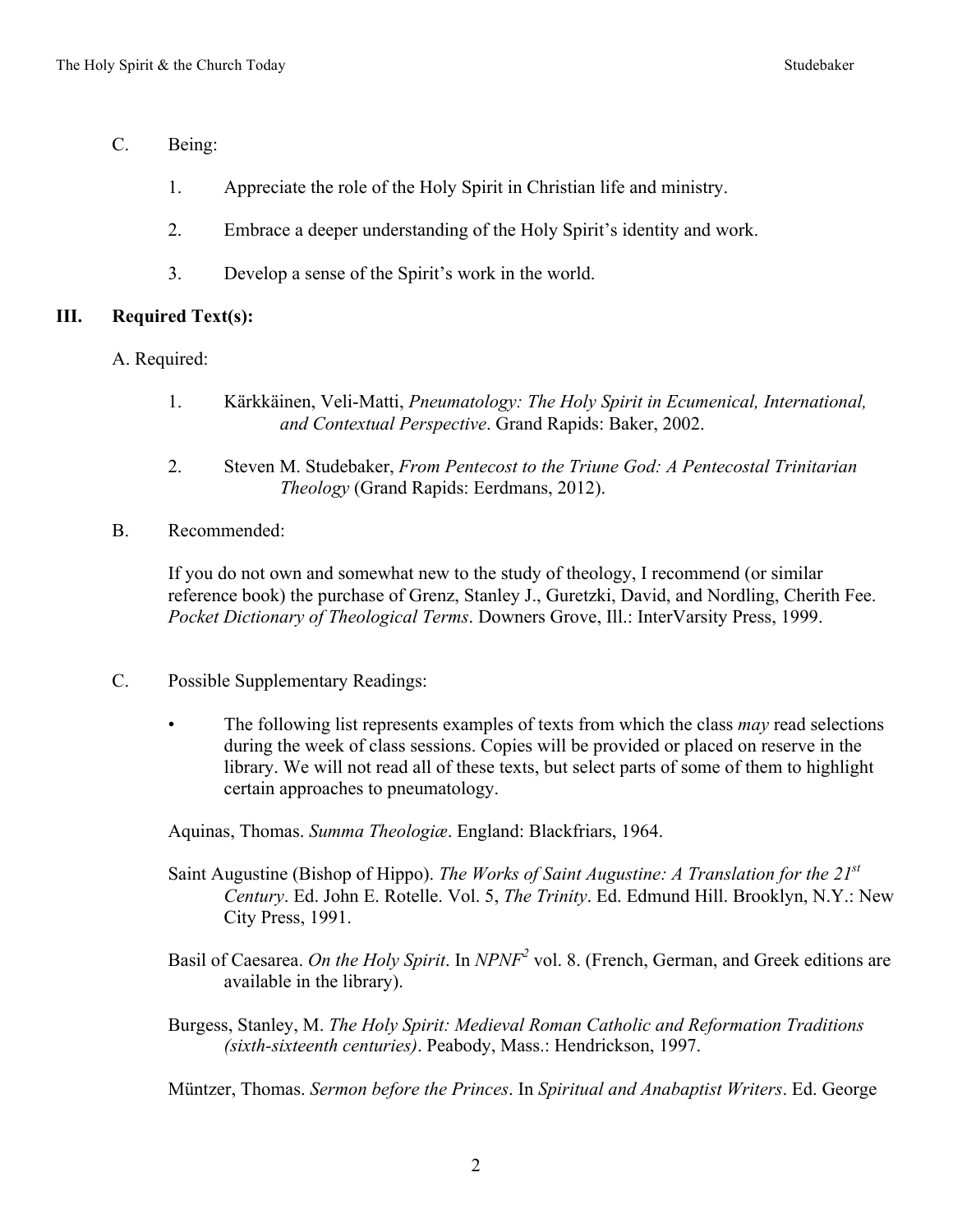H. Williams and Angel M. Mergal. LCC, 25. Philadelphia: Westminster, 1957.

Richard of St. Victor. *The Trinity*. In *The Twelve Patriarchs; The Mystical Ark; Book Three of the Trinity*. Trans. Grover A. Zinn. Classics of Western Spirituality. New York: Paulist, 1979.

## **IV. Course Performance Criteria:**

## **\* Advanced degree students see Appendix 1 for course requirements**

| Assignment                                                    | Percent     | Due             |
|---------------------------------------------------------------|-------------|-----------------|
| A. Biblical Theology and Contextualization of the Holy Spirit | 30%         | 1/27            |
| B. Constructive Essay (or project) on the Holy Spirit         | 45%         | 3/10            |
| C. Personal Reflection on the Holy Spirit Essay               | 25%         | 3/31            |
| D. Participation:                                             | Х           | Mon $7:00-9:00$ |
|                                                               | Total: 100% |                 |

## **V. Assignment Descriptions:**

General Guidelines:

- Please submit papers in electronic format (MS Word preferred). My email address is: studeba@mcmaster.ca
- Papers and assignments may be submitted early for feedback from the professor and resubmitted on the due date for grading.
- All assignments marked according to the Grading Criteria Form attached to the syllabus
- All papers and assignment should conform to (and will be marked according to) the MacDiv Style Guide located at: http://www.mcmasterdivinity.ca/sites/default/files/documents/MDCStyleGuideMarch0 413.pdf
- A. Biblical Theology and Contextualization of the Holy Spirit:
	- 1. Description:

Wesley, John. "The Witness of the Spirit I and II." In *The Works of John Wesley*. Ed. Albert C. Outler. Vol. 1, *Sermons I*. Nashville: Abingdon, 1984.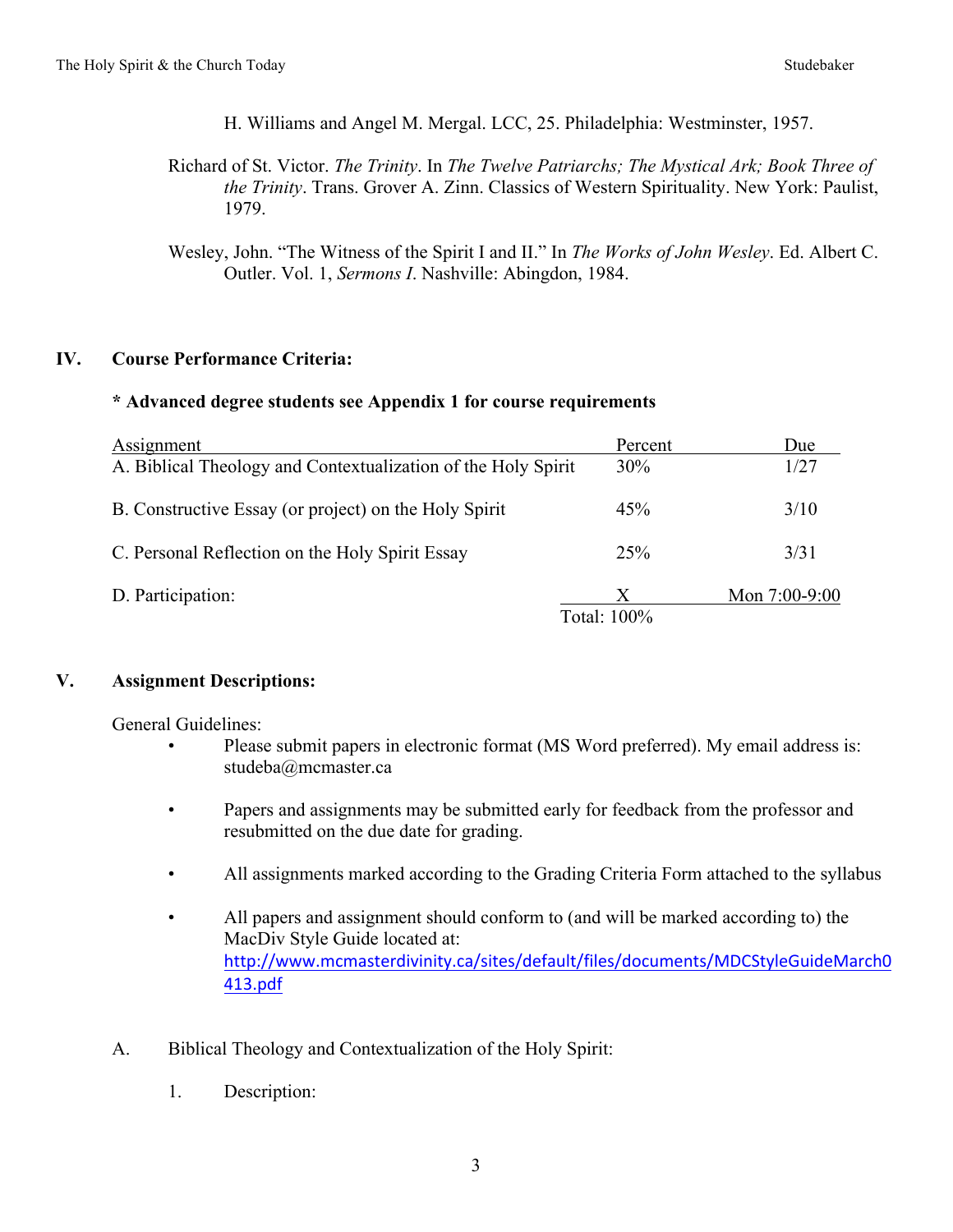This assignment provides the opportunity to explore a biblical text, topic, or author's theology of the Holy Spirit. The goal of this assignment is twofold. Frist, research and describe an important issue in biblical pneumatology. Second, contextualize that biblical pneumatology to an issue of contemporary Christian thought, life, and/or ministry. For example, how does the Spirit's role in the creation stories relate to theories of biological emergence?

- 2. Length: approx. 5-7 double-spaced pages in 12 point Times New Roman font.
- 3. Document sources with footnotes and follow the MDC Style Guide.
- B. Personal Reflection on the Holy Spirit Essay:
	- 1. Description:

This essay provides the opportunity to record the dynamic nature of your personal theology of the Holy Spirit. You accomplish this task by tracking, during the semester, the development of your understanding of a specific issue related to pneumatology and its impact on your understanding of embodying the Christian faith.

For example:

- What is the Spirit's role in Christian transformation and discipleship?
- What is the Spirit's role in missional and contextual ministry?
- What is the Spirit's identity in the Trinity and what does it mean for the way that Christians worship and relate to God, what does it mean for Christian community?
- 2. Methodological steps for developing the essay
	- a. Step one: detail your thoughts on the selected topic related to pneumatology during the first week of the course. This description outline, briefly, your view prior to reflecting on the issue in the course. You do not need submit this description, but you need to do it because you will use it in the final essay.
	- b. Step two: record/journal references and points of insight to the theological issue. Be broad-minded in the sources of your insights. They may come from music, movies, worship, conversations, sermons, readings, lectures, etc. You should start your record as soon as possible. Include in your record a brief description of the theology explicitly or implicitly assumed in the statement. Your thoughts and reactions to the statement will also be helpful for the third part of the assignment.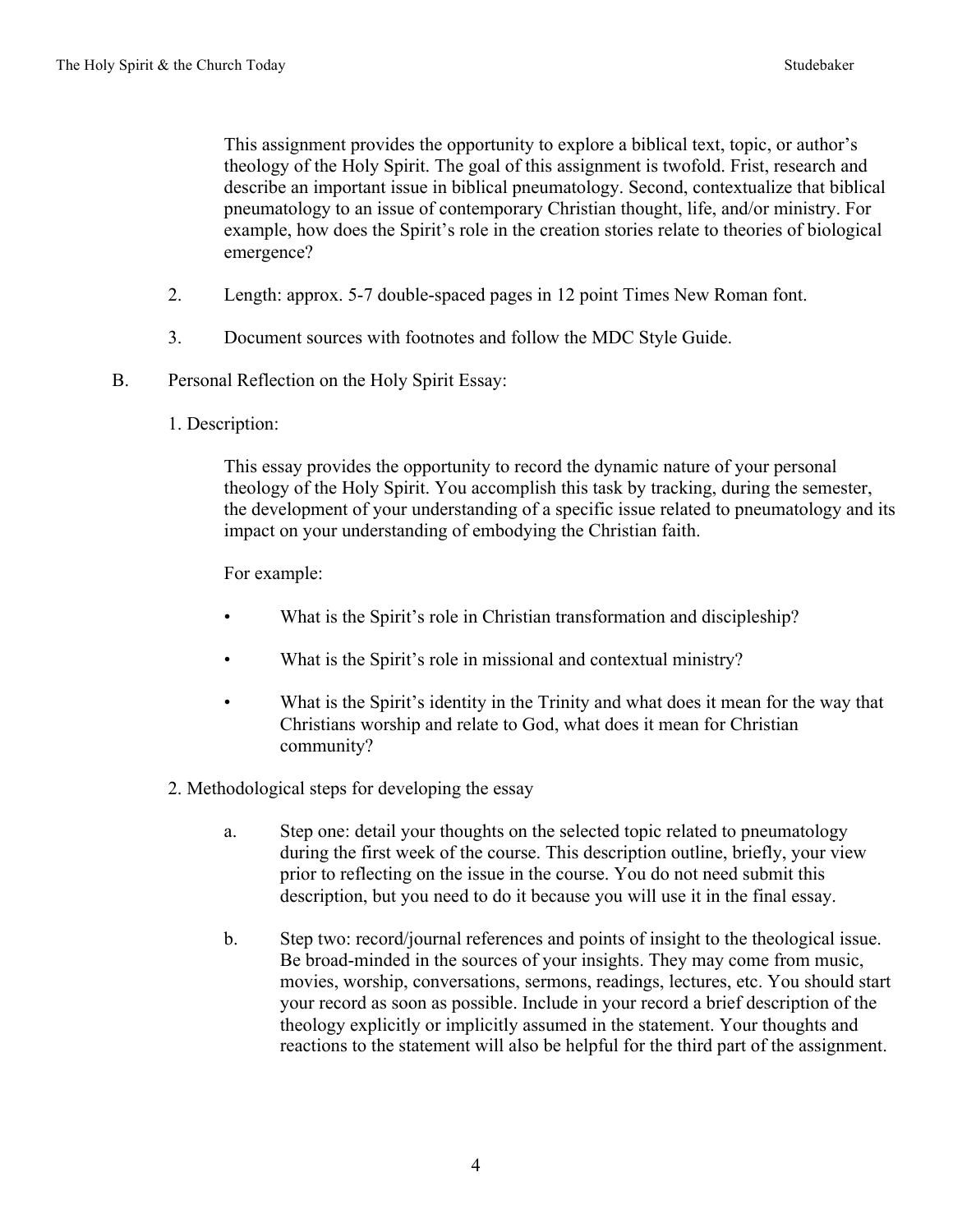c. Step three: write a revised essay that reflects any changes, nuances, and developments in your thoughts relative to the initial draft of the essay.

The essay should contain at least the following parts:

- a) The first part of the essay describes the topic and your initial view of the theological topic (the description completed for step one of this assignment).
- b) The second part of the essay describes and reflects on your process of thinking about the issue over the course of the semester. How has your views expanded, developed, refined? What were the best sources of insight, a conversation with a friend a sermon, a reading, and time in prayer? You should interact with your earlier outlined view and the perspectives you have recorded throughout the semester.
- 3. Length and style expectations:
	- a. Write a detailed and coherent essay that details the process of reflecting on a topic related to the theology of the Holy Spirit and that integrates assigned and other readings, discussions, etc. into your essay.
	- b. Write a stylistically clean essay.
	- c. Length: approx. 5-7 double-spaced pages in 12 point Times New Roman font.
	- d. Document additional sources with footnotes and follow the MDC Style Guide.
- C. Constructive Paper/Project on the Holy Spirit:
	- 1. Description:

This assignment provides students with the opportunity to explore an issue in or related to pneumatology. Students are free to select a topic in their area of interest—e.g., biblical, historical, systematic, pastoral theology, and etc. Please consult the professor in your decision making process. This assignment includes a short oral presentation during the final days of the course (Thursday afternoon and Friday morning). During the presentation, the student presents their topic, initial research, and provisional thesis that the paper will expound in more detail. Students will have the opportunity to discuss their topic and initial research in a small group discussion prior to the presentation to the class.

2. Length and style expectations: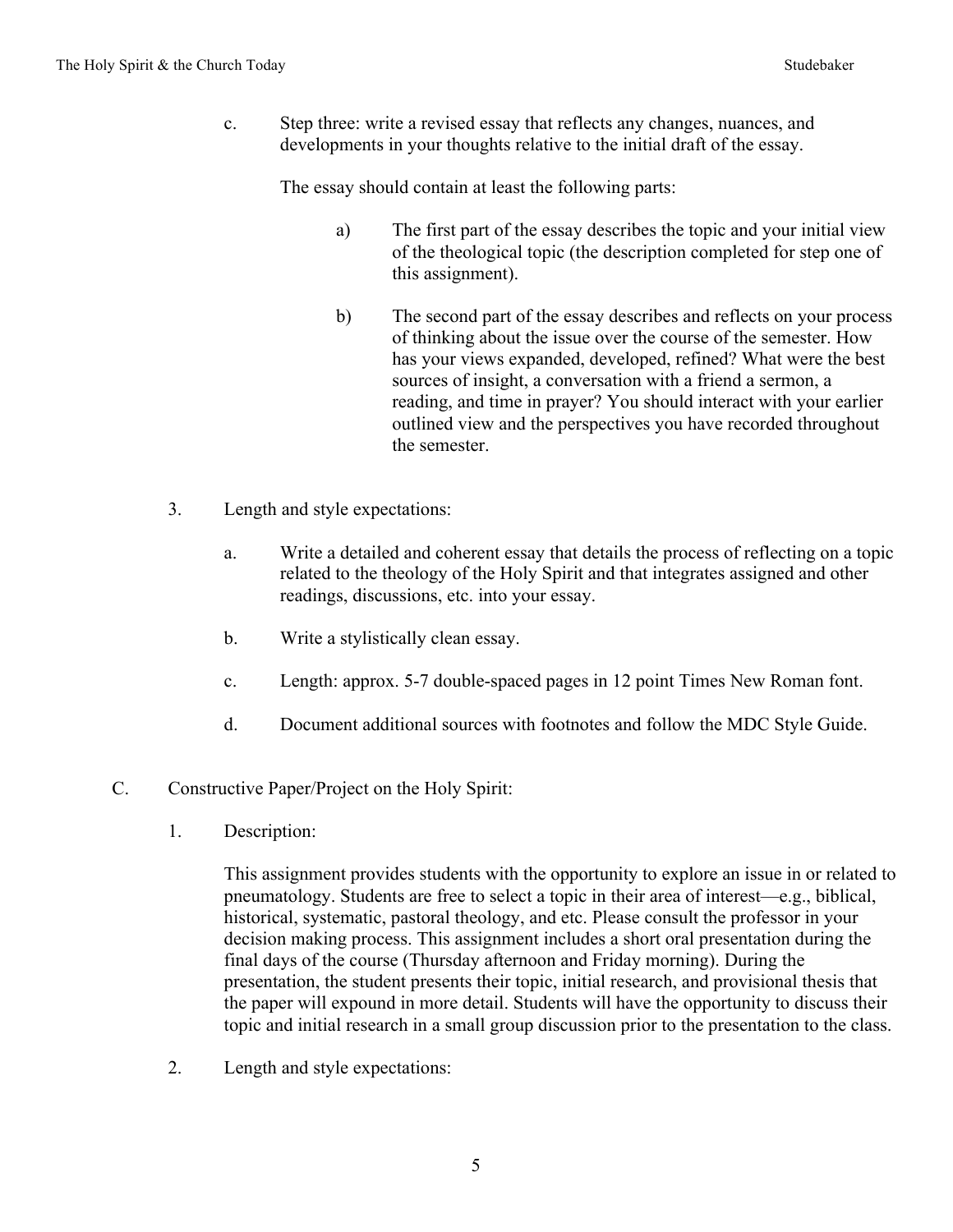- a. Oral presentation: approximately 15 minutes, followed by 5-10 minutes for questions and interaction.
	- Note: the final schedule and presentation times will be settled in the first couple of weeks of class and after a final class roster has been established.
- b. Length: 11-13 double-spaced pages, 12 point Times New Roman font.
- c. Research resources:
	- 1) Use and document at least 10 scholarly resources (e.g., scholarly monographs, journal articles, and essays).
	- 2) Document sources with footnotes and follow the MDC Style Guide.
- d. Structure: the paper should reflect a clear and thoughtful structure that introduces the topic and thesis and then convincingly demonstrates and/or supports the thesis of the paper.

#### D. Participation:

Constructive discussion facilitates the learning experience. Discussion helps to clarify ideas, highlight and explore unconsidered aspects of our thought, modify, and justify our views. Inclass discussions should be constructive and critical. Critical does not mean negative, it does tear down a person. Critical discussion is dialogue in which all persons involved pursue a path of mutual discovery, but not necessarily agreement. Examples of constructive interaction include 1) introducing material from your readings that relates to the topic, 2) raising possible objections to a position, and 3) integrating two areas of thought—e.g., Christology and pneumatology, soteriology and the Trinity.

| Week           | Date | <b>Topic</b>                                            | <b>Reading Assignment</b>                                                                                                                                                                              | Due |
|----------------|------|---------------------------------------------------------|--------------------------------------------------------------------------------------------------------------------------------------------------------------------------------------------------------|-----|
|                | 1/6  | Introduction to the Course                              |                                                                                                                                                                                                        |     |
| $\overline{2}$ | 1/13 | I. I. The Experience and Theology<br>of the Holy Spirit | Kärkkäinen, "Introduction," 11-22<br>Recommended:<br>Gen 1-2:9; 3:1-24; 6-8:1-5<br>Ex 14:1-15:21; 35:30-35<br>Nu 11:1-35, 27:12-23<br>Deu 34:1-12<br>* Focus on issues related to the<br>Spirit/spirit |     |
| 3              | 1/20 | II. Biblical Theology of the Holy                       | Studebaker, chapter two                                                                                                                                                                                |     |

#### **VI. Lecture Outline (***tentative***):**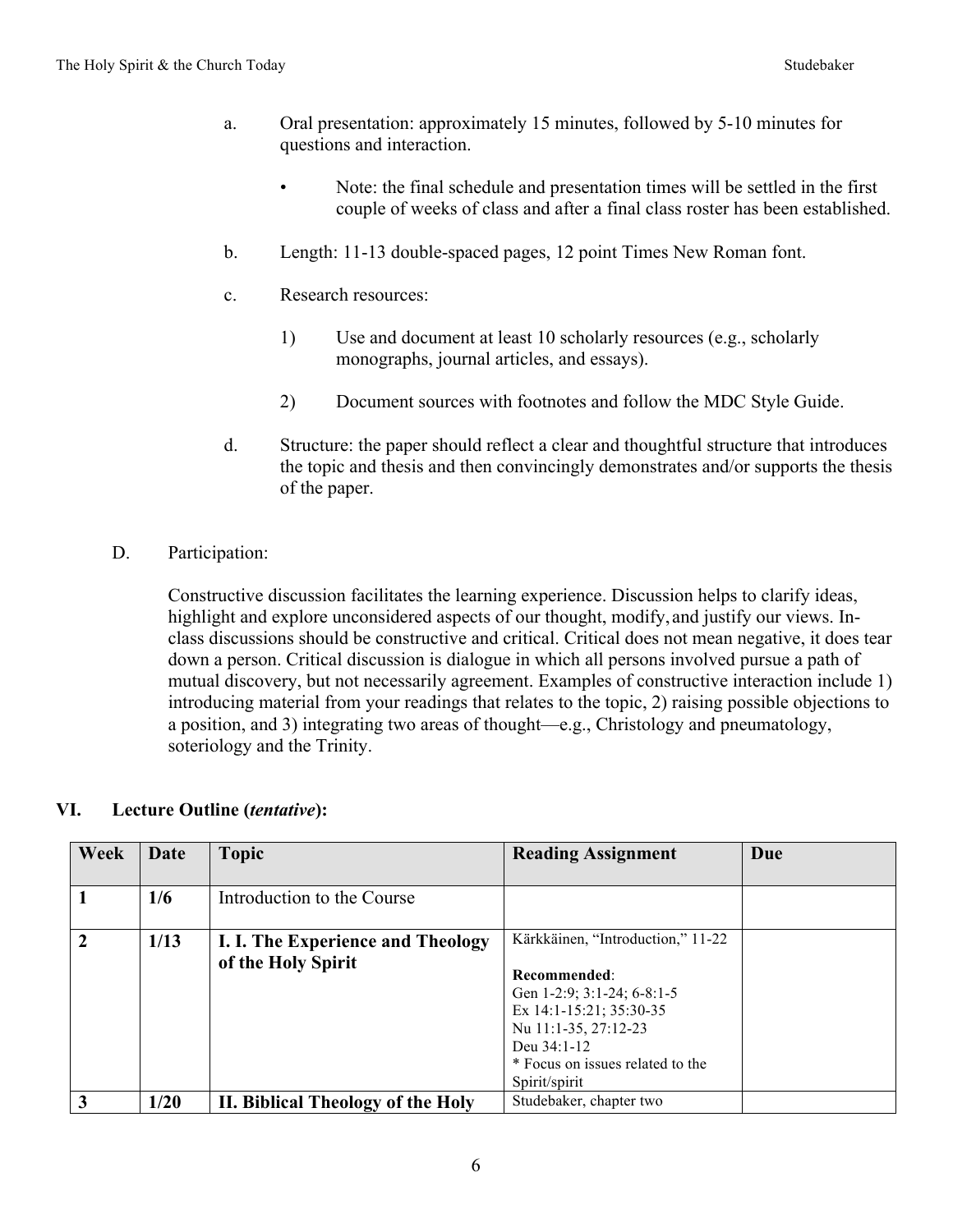|                         |      | <b>Spirit</b>                           | Kärkkäinen, "Biblical," 23-28                    |                     |
|-------------------------|------|-----------------------------------------|--------------------------------------------------|---------------------|
|                         |      |                                         |                                                  |                     |
|                         |      | A. The Spirit & the Narrative of        | Recommended:                                     |                     |
|                         |      | Redemption                              | Judges 3:7-10                                    |                     |
|                         |      |                                         | Isa 4:2-6; 11:1-16; 32:9-20; 42:1-               |                     |
|                         |      |                                         | 9; 59:21; 61:1-11; 63:7-14                       |                     |
|                         |      |                                         | Ezek 11:14-25; 36:22-32; 37:1-14<br>Joel 2:28-29 |                     |
|                         |      |                                         | Hag 2:4-5                                        |                     |
|                         |      |                                         | Hab 2:18-19                                      |                     |
|                         |      |                                         | Mic 3:5-8                                        |                     |
|                         |      |                                         | Zech 7:8-14                                      |                     |
|                         |      |                                         | * Focus on issues related to the                 |                     |
|                         |      |                                         | Spirit/spirit                                    |                     |
| $\overline{\mathbf{4}}$ | 1/27 | B. The Spirit of Creation &             | Studebaker, chapter two                          | • Biblical and      |
|                         |      | Redemption                              | Kärkkäinen, "Biblical," 28-36                    | Contextual Theology |
|                         |      |                                         |                                                  | of the Holy Spirit  |
|                         |      |                                         | Recommended:                                     | paper               |
|                         |      | C. The Spirit of Christ                 | Matt 1:1-17; 1:18-25; 3:1-12; 3:13-              |                     |
|                         |      |                                         | 17; 4:1; 10:16-25; 12:15-32;                     |                     |
|                         |      | D. The Spirit of Pentecost              | 28:16-20                                         |                     |
|                         |      |                                         | Mark 1:1-13; 3:20-30; 13:3-13;                   |                     |
|                         |      |                                         | 14:32-42                                         |                     |
|                         |      |                                         | Luke-Acts:                                       |                     |
|                         |      |                                         | Luke 1:1-2:40; 3:1-22; 4:1-30;                   |                     |
|                         |      |                                         | 11:1-13; 12:8-12; 24:49                          |                     |
|                         |      |                                         | Acts 1:1-2:47; 4:1-21; 6:1-7:60                  |                     |
|                         |      |                                         | John 1:1-34; 3:12-14 & 31-36; 4:1-               |                     |
|                         |      |                                         | 30; 6:60-65; 7:37-39; 14-17;                     |                     |
|                         |      |                                         | 19:28-37; 20:19-23                               |                     |
|                         |      |                                         |                                                  |                     |
|                         |      |                                         | Rom 1:1-4; 2:25-29; 4:18-25; 5:1-                |                     |
|                         |      |                                         | 5; 7:1-6; 8:1-39; 14:17                          |                     |
|                         |      |                                         |                                                  |                     |
|                         |      |                                         | 1 Cor 2:1-16; 3:1-17; 6:9-20; 12:1-              |                     |
|                         |      |                                         | 31; 14:1-40; 15:12-20                            |                     |
|                         |      |                                         |                                                  |                     |
|                         |      |                                         | Gal 3; 5-6                                       |                     |
|                         |      |                                         | Eph $1-4$                                        |                     |
|                         |      |                                         | 1 Tim 3:14-16                                    |                     |
|                         |      |                                         | 1 Peter 3:13-22                                  |                     |
|                         |      |                                         | 1 John 3-4<br>Studebaker, chapter three          |                     |
| 5                       | 2/3  | III. The Spirit in the Christian        |                                                  |                     |
|                         |      | <b>Traditions</b>                       | Kärkkäinen, "Historical," 37-55                  |                     |
|                         |      |                                         |                                                  |                     |
|                         |      | A. Western Pneumatology                 |                                                  |                     |
|                         |      | <b>B.</b> Eastern Pneumatology          |                                                  |                     |
|                         |      | • Small group discussion of Theological |                                                  |                     |
|                         |      | <b>Construction Paper/Project</b>       |                                                  |                     |
|                         |      |                                         |                                                  |                     |
|                         |      |                                         |                                                  |                     |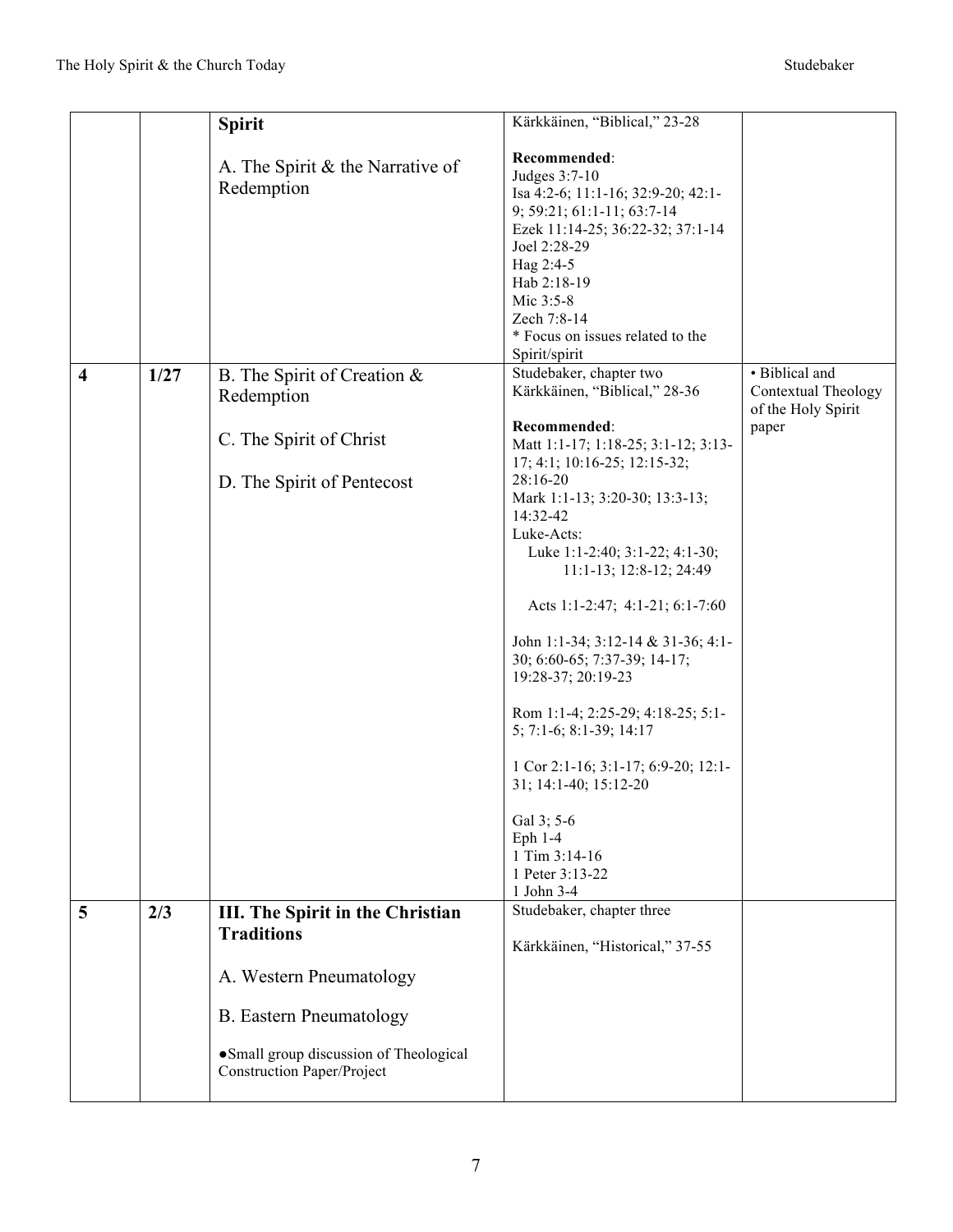| 6              | 2/10          | C. Evangelical Pneumatology                              | Studebaker, chapters four & five |                                |
|----------------|---------------|----------------------------------------------------------|----------------------------------|--------------------------------|
|                |               | D. Pentecostal Pneumatology                              |                                  |                                |
| $\overline{7}$ | $2/17-$<br>22 | <b>Reading Week</b>                                      |                                  |                                |
| 8              | 2/24          | IV. The Spirit in Contemporary<br><b>Theology</b>        |                                  |                                |
|                |               | A. Leading theologians of the Spirit                     | Kärkkäinen, 105-45               |                                |
|                |               | <b>B.</b> Contextual Pneumatologies                      | Kärkkäinen, 147-74               |                                |
|                |               |                                                          |                                  |                                |
| 9              | 3/3           | V. The Holy Spirit in the World<br><b>Today</b>          |                                  |                                |
|                |               |                                                          |                                  |                                |
|                |               | A. The Spirit and Global Renewal<br>Movements            |                                  |                                |
| 10             | 3/10          | <b>B.</b> Spirit and Creation Care                       | Studebaker, chapter seven        | • Theo Construction<br>Paper   |
|                |               | C. Spirit and Mission                                    |                                  |                                |
|                |               | · Small group discussion of Christian<br>Formation Essay |                                  |                                |
| 11             | 3/17          | <b>Student Presentations</b>                             |                                  |                                |
| 12             | 3/24          | <b>Student Presentations</b>                             |                                  |                                |
| 13             | 3/31          | C. The Spirit and Christian<br>Formation                 |                                  | • Personal Reflection<br>Essay |
| 14             | 4/7           | D. The Holy Spirit and Theology of<br>Religions          | Studebaker, chapter six          |                                |
|                |               | • Course Evaluations                                     |                                  |                                |
| 15             | $4/14-$<br>16 | <b>Finals Week</b>                                       |                                  |                                |

# **VII. Policies:**

A. Textbook Purchase: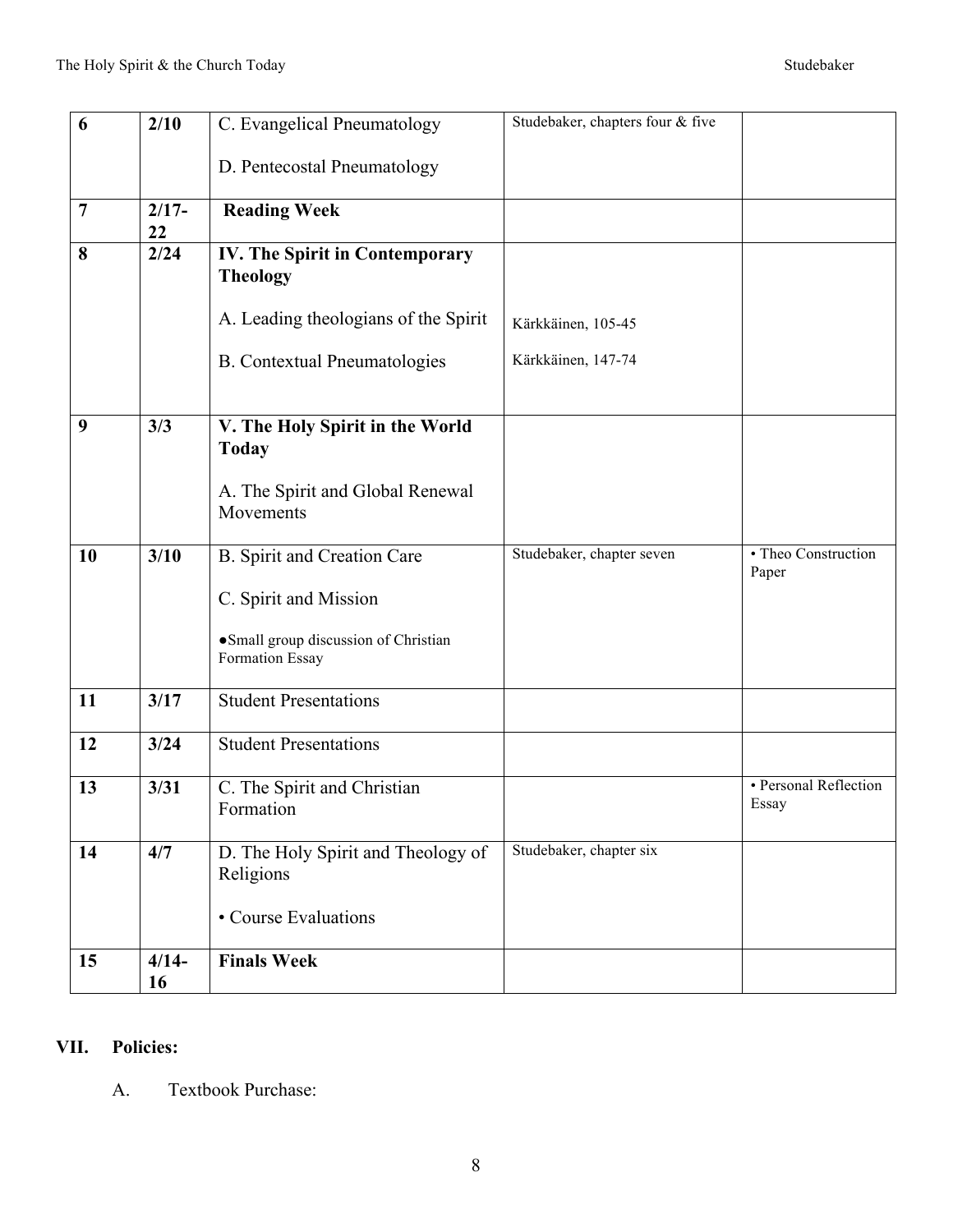All required textbooks for this class are available from the College's book service, READ On Bookstore, Room 145, McMaster Divinity College. Texts may be purchased on the first day of class. For advance purchase, you may contact READ On Bookstores, 304 The East Mall, Suite 100, Etobicoke, ON M9C 5K1: phone 416-620-2934; fax 416-622-2308; e-mail  $books@readon.ca.$  Other book services may also carry the texts.

B. Academic Honesty:

Academic dishonesty is a serious offence that may take any number of forms, including plagiarism, the submission of work that is not one's own or for which previous credit has been obtained, and/or unauthorized collaboration with other students. Academic dishonesty can result in severe consequences, e.g., failure of the assignment, failure of the course, a notation on one's academic transcript, and/or suspension or expulsion from the College.

Students are responsible for understanding what constitutes academic dishonesty. Please refer to the Divinity College Statement on Academic Honesty ~ http://www.mcmasterdivinity.ca/programs/rules-regulations.

C. Gender Inclusive Language:

McMaster Divinity College uses inclusive language for human beings in worship services, student written materials, and all of its publications. In reference to biblical texts, the integrity of the original expressions and the names of God should be respected. The NRSV and TNIV are examples of the use of inclusive language for human beings. It is expected that inclusive language will be used in chapel services and all MDC assignments.

# **VIII. Late-Assignment and Exam Policy:**

- A. Assignments are due at the beginning of class on the date specified in the syllabus.
- B. Students take exams on the date and at the time scheduled in the syllabus.
- C. Late assignments are reduced five percentage points for each day late (e.g., if the grade is 90 and it is one day late, the grade will be reduced to 85).
	- Please note, late papers may not be graded and returned at the same time as the other papers; they will not receive comments from the professor on the grade rubric.
- D. Assignments and exams will be accepted without penalty after the specified date in the syllabus **only** in the case of an excused absence. If a student misses an exam or assignment submission due to a reason that he/she believes is excusable, then he/she must notify the instructor and schedule an exam date and/or late-assignment submission date within twenty-four hours of the beginning of the missed class session.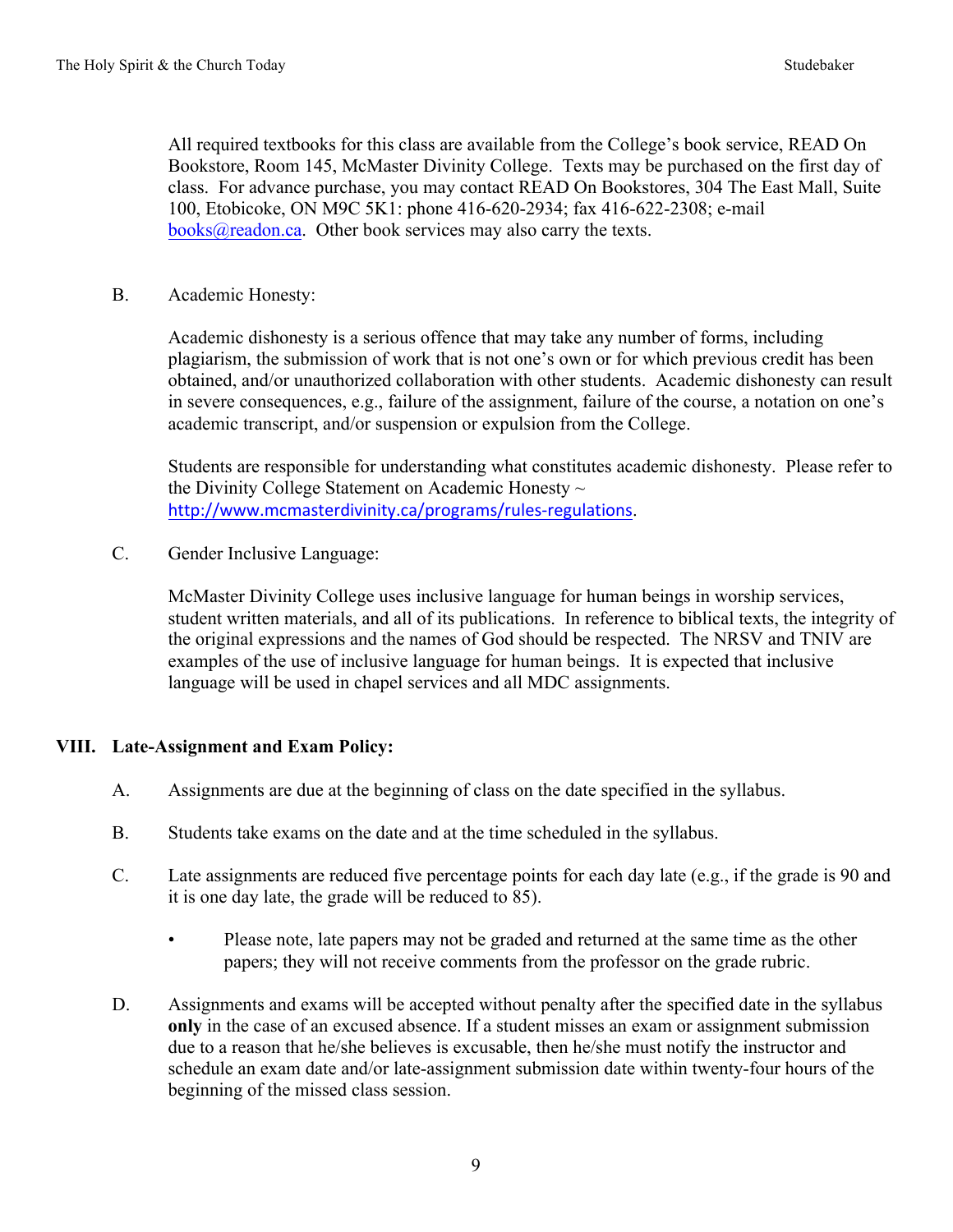- E. Assignments and exams will not be accepted late on the basis of the student's involvement with school-approved activities. If you are not able to be in class for an exam or assignment submission, then you must pre-arrange with the instructor to take the exam and/or submit the assignment before the scheduled date in the syllabus.
- **Please Note:** This syllabus is the property of the instructor and is prepared with currently available information. The instructor reserves the right to make changes and revisions up to and including the first day of class.

# **Appendix 1: Research Degree Requirements**

## **I. Assignment Outline:**

| Assignment        |                                        |                     |                    | Percent | Due Date                                 |
|-------------------|----------------------------------------|---------------------|--------------------|---------|------------------------------------------|
| A.                | Primary Text Analysis and Presentation |                     |                    | 15%     | Day of presentation                      |
| В.                | Lecture and Discussion                 |                     |                    | 35%     | Day of presentation                      |
| $\mathcal{C}$ .   | Thesis Paper and Presentation          |                     |                    | 50%     | Paper due one week after<br>presentation |
|                   | 1.                                     | Presentation        | (15%)              |         |                                          |
|                   | $\overline{2}$ .                       | Paper               | (35%)              |         |                                          |
| D. Participation: |                                        | X<br>$-1$ $-1$ $-0$ | Mon $7:00-9:00$ pm |         |                                          |

#### Total: 100%

## **II. Assignment Descriptions:**

- A. Primary Source Analysis and Presentation:
	- 1. Description:

Present an analysis of and lead a discussion on the primary text(s). The primary text may be a historical or contemporary source. The presentation identifies the thesis, logic, arguments, key Scriptures, philosophical assumptions, historical context, etc. and discusses significant secondary scholarship on the piece (if available).

Sample outline:

- a. Theological and historical context of and influences on the writing
- b. Thesis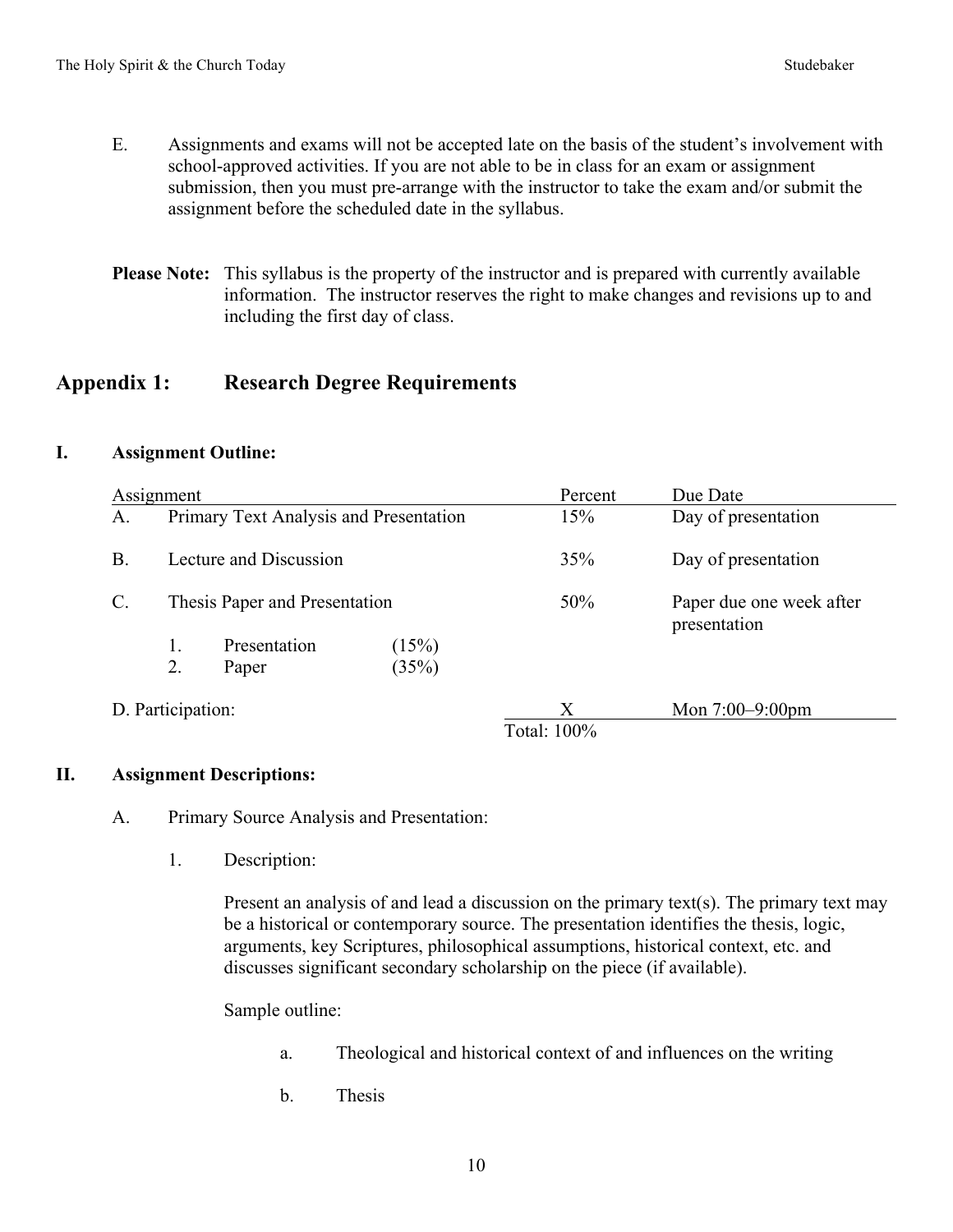- c. Outline of the content
- d. Critical analysis—does the content support the thesis, is the content consistent, advance a new perspective, etc.? Interaction with secondary interpretations and literature can occur here.
- e. Statement of the texts contribution to its topic and your research
- 2. Purpose:

Sharpen your skills in the close reading and interpretation of primary texts. This skill is essential for doctoral level research and writing.

- 3. Guidelines:
	- a. Class presentation and discussion: 15–20 minutes.
	- b. Handouts are usually helpful.
	- c. Written submission: 2–3 page outline of the analysis that includes a bibliography with critical edition(s) and key secondary literature on the writing(s) and figure. Please provide an electronic copy for the professor and research degree students in the class.
- B. Thesis Paper and Presentation:
	- 1. Description:

You will select a topic related to pneumatology and write a thesis paper on it. Your paper can deal with any area of pneumatology (e.g., biblical, historical, contemporary, and contextual theology). If you have questions on a suitable topic, please talk to me.

2. Purpose:

This assignment gives you experience writing article, essay, and chapter length theological papers presenting research in an oral form similar to that performed at academic conferences.

- 3. Guidelines:
	- a. Write a stylistically clean and academic paper—e.g., you should avoid first person discourse, colloquialisms (academic is different than conversational voice), passive voice (use active).
	- b. Use and document a *minimum* of fifteen scholarly resources.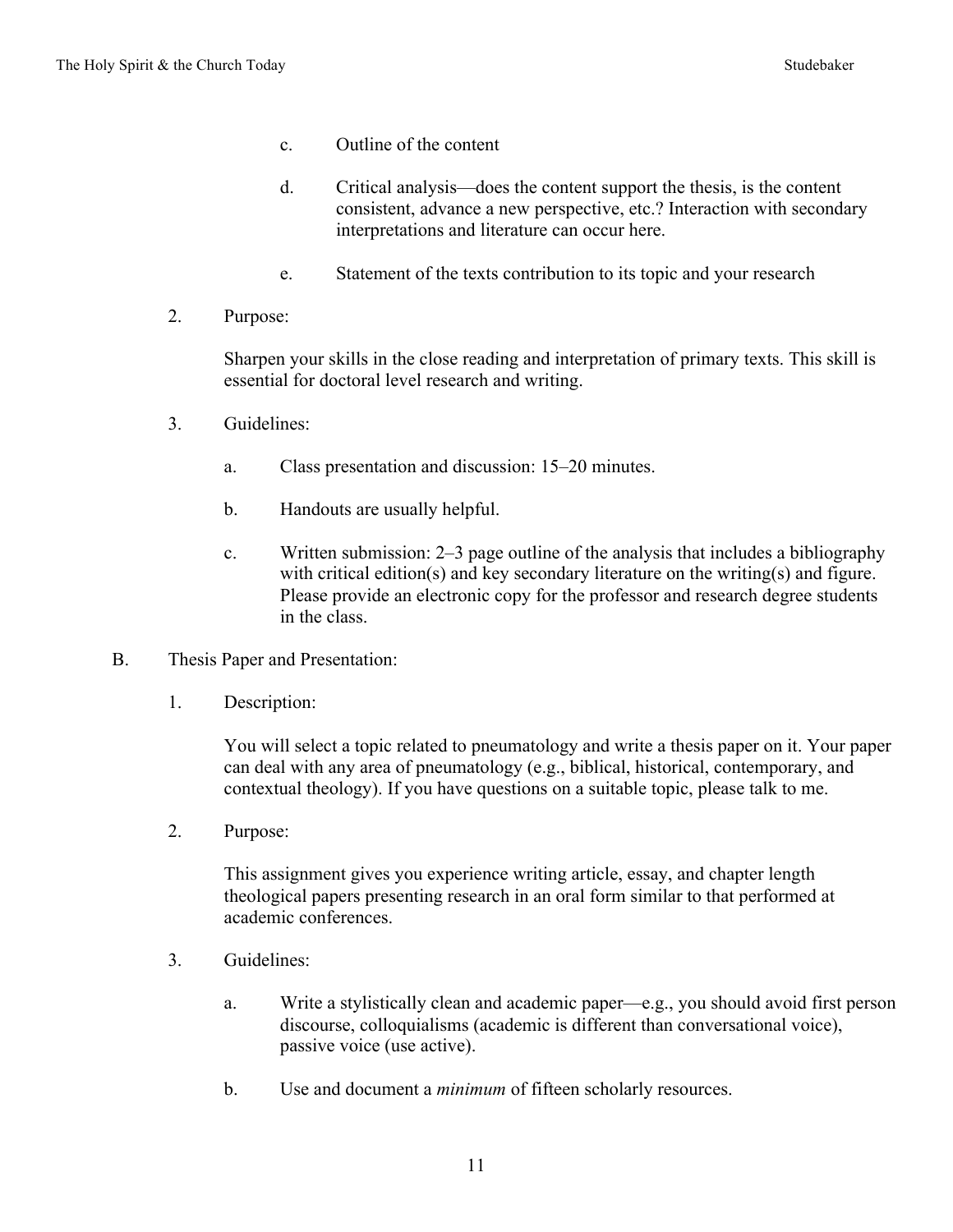- c. Accurately document sources according to the MDC Style Guide.
- d. Paper length: 20–25 pages. No more than 7,000 words

e. Provide a bibliography (list only the books cited in the footnotes of the paper C. Lecture and Discussion:

1. Description:

You will present a lecture on one of the topics listed in the course outline (or an approved alternative topic). Lecture topic and major paper topics can be coordinated.

2. Purpose:

The purpose of this assignment is to give students experience with developing and presenting lectures.

- 3. Guidelines:
	- a. Research:
		- 1) Research for the lecture will account for the supplemental reading for advanced degree students (approximately 5,000-6,000 pages)
		- 2) Documentation of reading:

Please provide an annotated bibliography of the reading consulted in the preparation of the lecture (the annotations for the texts should be about one paragraph—identify the key thesis and contributions of the text).

- b. Lecture:
	- 1) The lecture should present and discuss the primary content points of the topic (or sub-topic)
	- 2) Lecture handouts/outlines and PowerPoint/Prezi are helpful, but not required
	- 3) Length: The lecture and discussion will take the first fifty-minute period of the course.
- b. Evaluation: